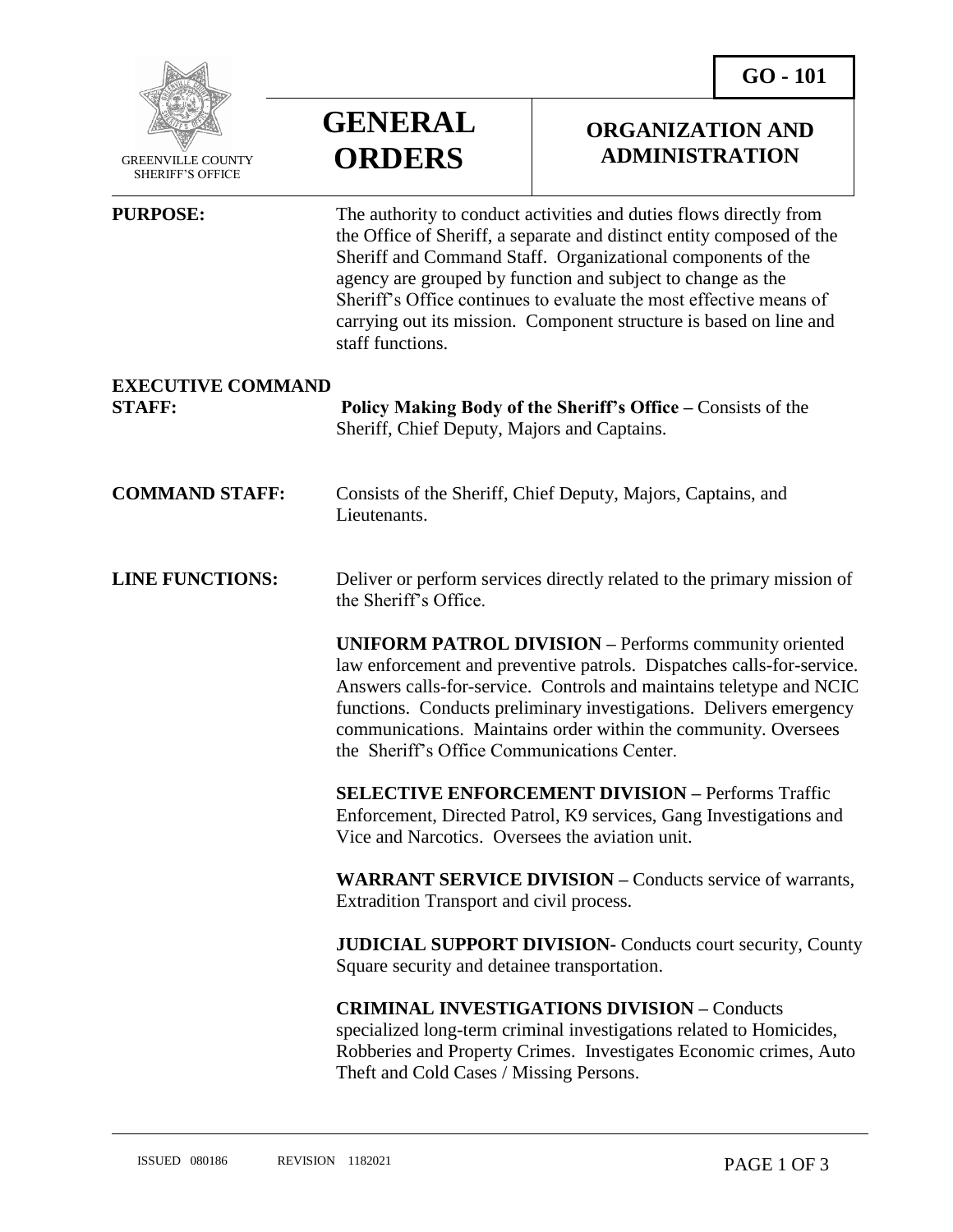j

**SPECIALIZED INVESTIGATIONS DIVISION –** Conducts specialized long term criminal investigations related to Crimes against Children, Family Violence, Data Recovery, Juvenile and sexual related crimes. Provides support to the school district by implementing SRO's into the schools and conducting school enforcement investigations.

**COMMUNITY SERVICES DIVISION-** Performs Community Patrol, Public Affairs, Crime Prevention, Diversity and Inclusion and Safe Community projects. Oversees Environmental Services, Technical Services, Crime Analysis and the Chaplain Program.

**LINE INSPECTIONS -** On-going inspections, conducted by supervisors of facilities, property, equipment, activities, and personnel. Line inspections determine if personnel are conforming to requirements in areas such as personal appearance, use and maintenance of equipment, and adherence to policy and procedure. All organizational components supervised at the level of lieutenant receive a Line Inspection at least quarterly. Quarterly Line Inspections are documented. Supervisors ensure correction of deficiencies detected during inspections. Corrective action is documented in a follow-up report.

**STAFF FUNCTIONS:** Provide support to line operations and the agency as a whole.

**ADMINISTRATIVE SERVICES DIVISION –** Responsible for personnel, payroll, training, grants, supply, property control, budget, Medical control, E911 and crime analysis. Conducts internal affairs investigations and internal inspections through the Office of Professional Standards. Coordinates media relations and the Crimestopper program. Oversees Personnel and Recruiting, Center for Advanced Training, Legals and Professional Compliance (Accreditation).

**ACCREDITATION MANAGER –** The role of accreditation manager is specialized and requires familiarization with the accreditation process. Within one year following assignment to the position of accreditation manager, the employee is to receive training in:

- Essential components of the accreditation process.
- The standards manual.
- File maintenance.
- Panel interview process.

During each four year re-accreditation cycle, the accreditation manager should attend at least one CALEA Conference per year and